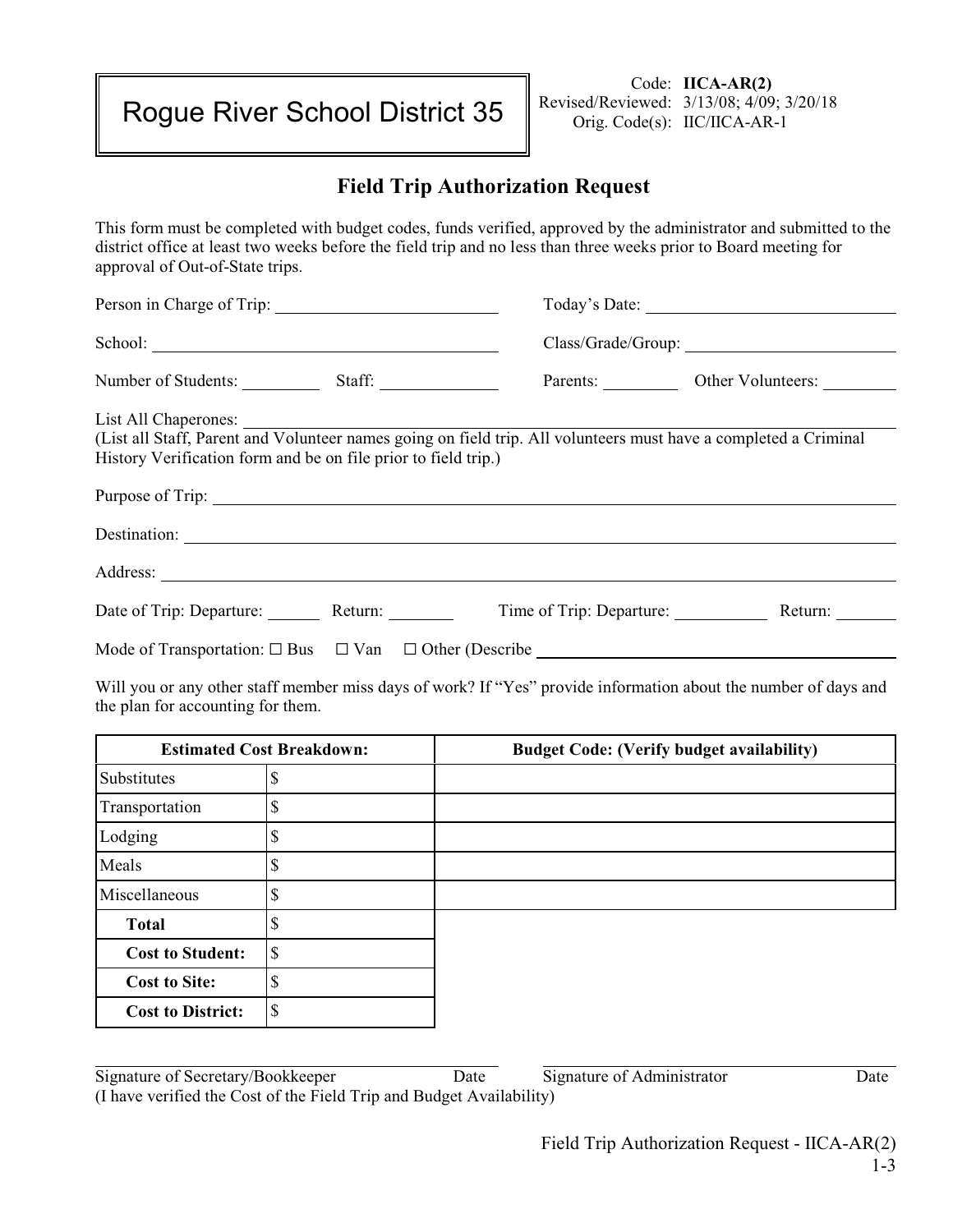Describe monetary assistance in place for students and families in need: (specific description of how this assistance is communicated, accessed and funded:

## **Note: Prior to all field trips, student rosters must be submitted to the Attendance Office and parent permission slips on file.**

| Signature/Approval of Superintendent:<br>(Required for Overnight Trips) | Date:                             |
|-------------------------------------------------------------------------|-----------------------------------|
| School Board Approval Date (Out-of-State Trips Only):                   | (See Board policy IICA-AR $(1)$ ) |

**\* Be sure to attach to this form: Written Plan, Tentative Itinerary (including: departure time and place, major events, proposed modes of travel, accommodations, planned stops, return time and place).**